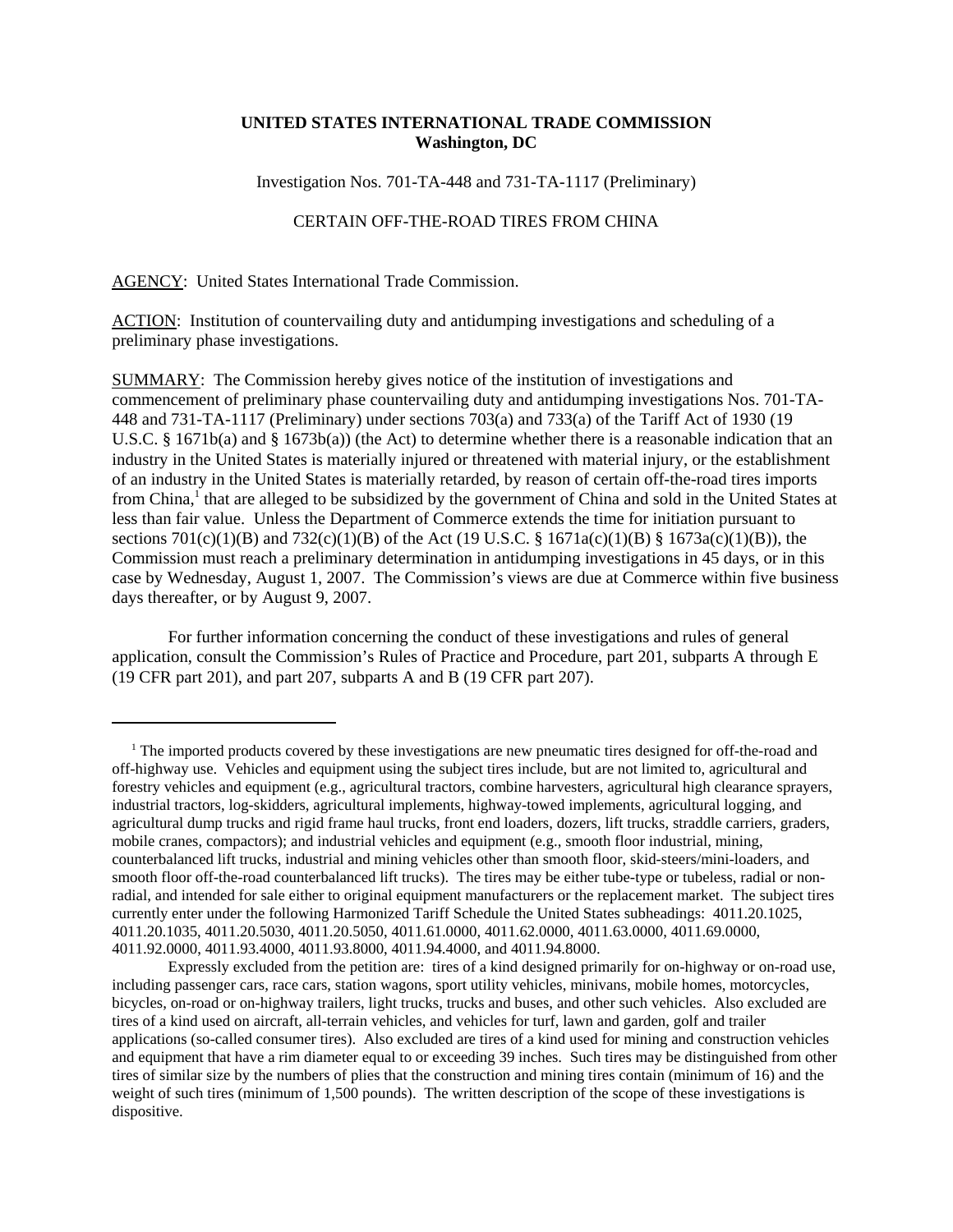## EFFECTIVE DATE: June 18, 2007.

FOR FURTHER INFORMATION CONTACT: Joanna Lo (202-205-1888), Office of Investigations, U.S. International Trade Commission, 500 E Street SW., Washington, DC 20436. Hearing-impaired persons can obtain information on this matter by contacting the Commission's TDD terminal on 202-205-1810. Persons with mobility impairments who will need special assistance in gaining access to the Commission should contact the Office of the Secretary at 202-205-2000. General information concerning the Commission may also be obtained by accessing its internet server (*http://www.usitc.gov*). The public record for these investigations may be viewed on the Commission's electronic docket (EDIS) at *http://edis.usitc.gov*.

## SUPPLEMENTARY INFORMATION:

Background.--These investigations are being instituted in response to a petition filed on June 18, 2007, by Titan Tire Corporation, Des Moines, IA, and United Steel, Paper and Forestry, Rubber, Manufacturing, Energy, Allied Industrial and Service Workers International Union, AFL-CIO-CLC ("USW"), Pittsburgh, PA.

Participation in the investigations and public service list.--Persons (other than petitioners) wishing to participate in the investigations as parties must file an entry of appearance with the Secretary to the Commission, as provided in sections 201.11 and 207.10 of the Commission's rules, not later than seven days after publication of this notice in the *Federal Register*. Industrial users and (if the merchandise under investigations is sold at the retail level) representative consumer organizations have the right to appear as parties in Commission countervailing duty and antidumping investigations. The Secretary will prepare a public service list containing the names and addresses of all persons, or their representatives, who are parties to these investigations upon the expiration of the period for filing entries of appearance.

Limited disclosure of business proprietary information (BPI) under an administrative protective order (APO) and BPI service list.--Pursuant to section 207.7(a) of the Commission's rules, the Secretary will make BPI gathered in these investigations available to authorized applicants representing interested parties (as defined in 19 U.S.C. § 1677(9)) who are parties to the investigations under the APO issued in the investigations, provided that the application is made not later than seven days after the publication of this notice in the *Federal Register*. A separate service list will be maintained by the Secretary for those parties authorized to receive BPI under the APO.

Conference.--The Commission's Director of Operations has scheduled a conference in connection with these investigations for 9:30 a.m. on July 9, 2007, at the U.S. International Trade Commission Building, 500 E Street SW., Washington, DC. Parties wishing to participate in the conference should contact Joanna Lo (202-205-1888) not later than July 5, 2007, to arrange for their appearance. Parties in support of the imposition of countervailing or antidumping duties in these investigations and parties in opposition to the imposition of such duties will each be collectively allocated one hour within which to make an oral presentation at the conference. A nonparty who has testimony that may aid the Commission's deliberations may request permission to present a short statement at the conference.

Written submissions.--As provided in sections 201.8 and 207.15 of the Commission's rules, any person may submit to the Commission on or before July 12, 2007, a written brief containing information and arguments pertinent to the subject matter of the investigations. Parties may file written testimony in connection with their presentation at the conference no later than three days before the conference. If